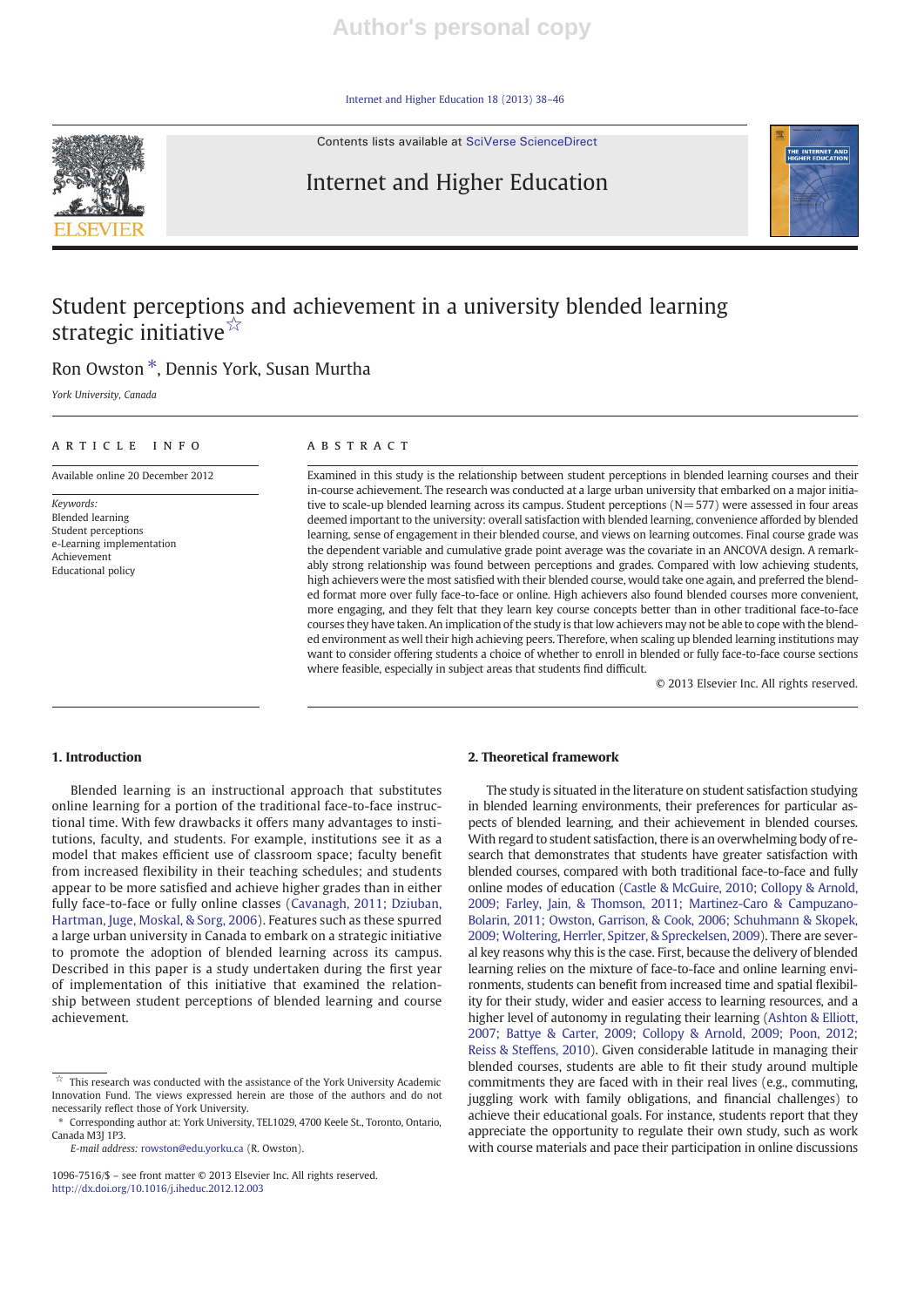(Lin & Wang, 2012; Mitchell & Honore, 2007; Poon, 2012; Smyth, Houghton, Cooney, & Casey, 2012).

The inclusion of face-to-face sessions within blended courses also provides students with an opportunity to communicate directly with faculty and, in case they need it, to receive immediate support and guidance (Castle & McGuire, 2010; Poon, 2012; Schuhmann & Skopek, 2009). Equally important, students feel that participation in faceto-face interactive activities helps them to engage with other students in the class and to develop close associations with each other (such as friendships) that are predicted to promote the development of a strong learning community outside of the classroom (Collopy & Arnold, 2009; Harris, Connolly, & Feeney, 2009; McCarthy, 2010; Smyth et al., 2012; Vaughan, 2007). Having continuous access to the instructor is perceived as an important factor in students' satisfaction with blended learning (Martinez-Caro & Campuzano-Bolarin, 2011). Some students report that they receive instructor feedback and their grades faster than in traditional courses (Korr, Derwin, Greene, & Sokoloff, 2012). Compared with fully online learning, students in blended courses are more satisfied with faculty interaction and feel better supported with instructional guidance during their study which results in the lower level of perceived instructional difficulty and a more manageable workload for their study (Lim, Morris, & Kupritz, 2006; Schuhmann & Skopek, 2009). In addition, the quality of teaching assistants was rated significantly better by the students in blended courses compared with the traditional face-to-face learning environment (Woltering et al., 2009).

Additionally, students believe that having a connection between face-to-face and online learning environments in the blended courses enables them to receive knowledge and feedback from multiple sources, to relate to the subject matter of the course, and to gain confidence in applying acquired knowledge into practice (Bliuc, Ellis, Goodyear, & Piggott, 2011; Collopy & Arnold, 2009; Hsu, 2011; McCarthy, 2010; Smyth et al., 2012). When comparing the quality of students' discussions in face-to-face and online environments, Bliuc et al. (2011) found that online discussions are not as high quality as face-to-face discussions. In face-to-face discussions students tend to elaborate more and develop more cohesive and critical reflections. In online discussions, on the contrary, the researchers suggest that students tend to be more concerned about just making postings that often lack in deep thinking. In addition, Bliuc et al. (2011) report that online discussions are more likely to be perceived by students as just a formal requirement to complete the course rather than a valued component, although other researchers (e.g., Garrison & Vaughan, 2008) would argue that this will not occur if online discussions need to be properly structured and facilitated.

Student preferences vary with regard to the mix between faceto-face classes and online classes. Some students prefer a higher proportion of face-to-face learning, while others prefer occasional or compressed face-to-face classes (Castle & McGuire, 2010; Farley et al., 2011; Fleck, 2012; Korr et al., 2012). Students generally prefer attending tutorials in a face-to-face rather than in an online format (Battye & Carter, 2009). Face-to-face tutorials are believed to strengthen peer learning and help address student concerns and clarify their positions on issues (Farley et al., 2011; Moore & Gilmartin, 2010; Smyth et al., 2012). In relation to a face-to-face lecture component, Farley et al. (2011) suggest that students' interpretations of the learning value of lecture formats are contingent on their level of academic study at university. For example, first-year students believe that lectures, along with tutorials, should be held in the face-to-face format rather than over the Internet. The most common reason behind students' interpretation might be their lack of learning skills to take advantage of the lecture in the online format.

As students progress through their studies at university, they become more independent and sophisticated in their deliberations and thus less attached to face-to-face lectures as the major source of knowledge that is expected to cover all the aspects of the course. Indeed, some senior level students believe that face-to-face lectures

prevent them from active engagement with the course material and collaboration with other students. Stacey and Gerbic (2008) suggest that students' maturity might contribute to a positive thinking about blended learning, along with a high degree of self-regulation and motivation for learning (Tabor, 2007; Vaughan, 2007; Woltering et al., 2009). In this regard, graduate and mature part-time students happen to be more convinced of the appropriateness of the blended modality to meet their educational needs and expectations than traditional undergraduate students (Castle & McGuire, 2010; Fleck, 2012; Smyth et al., 2012).

Whether students achieve higher in blended learning environments compared with either fully face-to-face or fully online courses is not clear. The University of Central Florida's extensive experience with blended learning suggests that on average, blended courses have higher success rates and lower withdrawal rates than their comparable faceto-face courses and fully online courses (Dziuban et al., 2006). An often-cited U.S. Department of Education (2010) meta-analysis of empirical studies comparing learning in face-to-face and online courses supports Dziuban et al.'s finding by concluding that "students who took all or part [e.g., blended] of their class online performed better, on average, than those taking the same course through traditional face-to-face instruction" (p. xiv). Students also frequently report increased subjective learning gains and improved understanding of subject matter in blended courses, while instructors observe no significant difference in the impact of the blended course on test results when compared with traditional face-to-face or fully online course delivery (Alonso, Manrique, Martinez, & Vines, 2011; Collopy & Arnold, 2009; Lim et al., 2006; Moore & Gilmartin, 2010; Poon, 2012; Woltering et al., 2009).

Research suggests that achievement in blended courses is influenced to a greater extent by students' conceptions of learning, their ability to accept responsibility for their learning, and the degree of interactivity outside of the classroom (Bliuc et al., 2011; Chou & Chou, 2011; Mitchell & Honore, 2007; Moore & Gilmartin, 2010; Smyth et al., 2012). Bliuc et al. (2011) found that students are more likely to receive higher grades when they apply a deep approach to their learning and elaborate cohesive intellectual concepts. Some studies (Chou & Chou, 2011; Moeller, Spitzer, & Spreckelsen, 2010; Reiss & Steffens, 2010) found a positive correlation between the quality of interaction within a course management system and students' final grade. Mitchell and Honore (2007) put a stress on the role of teamwork in achieving better learning outcomes. In addition, Lopez-Perez, Perez-Lopez, and Rodriguez-Ariza (2011) suggest a link between achievement and students' maturity, background, and the level of class attendance in the blended course.

Students believe that using interactive technologies helps them to increase learning productivity, encourage a deeper approach to learning, promote the development of communication skills, and improve their understanding of course content (Kember, McNaught, Chong, Lam, & Cheng, 2010; McCarthy, 2010; Reiss & Steffens, 2010). The feelings of safety, anonymity, and connectivity inherent in online interaction allow students to voice different, maybe controversial viewpoints and to harness the potential of an online learning community for collaborative participation in co-production of knowledge of the subject matter and negotiation of its meaning (Ashton & Elliott, 2007).

The relationship between student perceptions of blended learning and achievement, which is the focus of this study, is unexplored in the literature. An understanding of this relationship will be beneficial as institutions of higher education begin to scale up blended learning across their campuses. For example, academic policymakers will be better able to understand whether there are differential effects between high and low achievers in blended courses on factors such as satisfaction, convenience, engagement, and learning in the blended mode. This will help them in planning and providing supports for blended courses that typically have students with various levels of abilities, such as honors courses or compulsory non-major courses.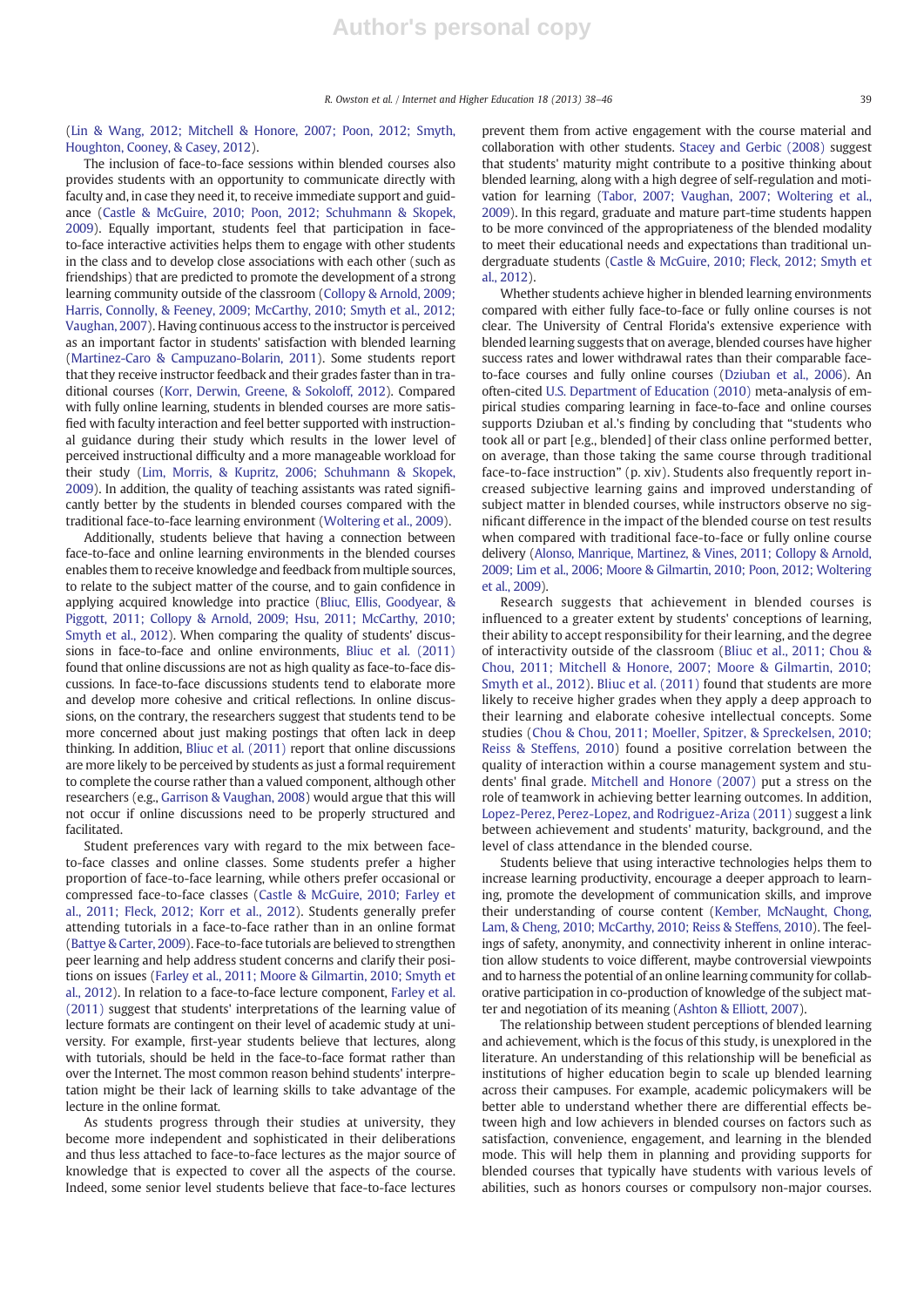In this study, four research questions are investigated that address this relationship: (1) how do perceptions and satisfaction with blended courses relate to achievement? (2) how do perceptions of the convenience afforded by blended learning relate to achievement? (3) how do perceptions of engagement in blended learning courses relate to achievement? and (4) how do perceptions of learning in blended courses relate to achievement?

#### 3. The setting

The above research questions were investigated at York University, a comprehensive urban university in Toronto, Canada. The university has some 55,000 students with diverse ethnic and racial backgrounds, almost half of whom are the first generation in their family to attend an institution of higher learning. Because the university is located in an urban center, the vast majority of students commute to the campus. The university has large enrolments in arts, humanities, social sciences, and non-medical professional programs and more limited enrolments in several specialized engineering and science programs. For over 15 years the university has had a fairly static enrolment of 7000 students in fully online courses run by a division with a mandate for continuing education.

In 2009, a newly appointed provost and academic vice-president created a task force on student engagement. The task force published a white paper the following year that, among other recommendations, included a recommendation that the university "improve accessibility for students by significantly expanding online delivery of courses and programs as part of its efforts to enhance learning through the use of technology" (Monahan, 2010a, p. 14). Thus the paper set up a twopart goal for the university. The first part of the goal was to significantly expand online delivery; later the paper says that this may be accomplished either through fully online or blended courses.<sup>1</sup> The paper's author urged that the expansion of online delivery be "planned, deliberate, coordinated institutional manner" (Monahan, 2010a, p. 41), so that rather than simply responding to isolated faculty interests, efforts should be made to identify strategic programs where there will likely be significant demand for online offerings. The rationale offered for the online expansion was largely to make learning more accessible to the university's large body of commuting students and to respond to the needs of part-time mature working students. Online delivery was also seen as a way to respond to enrolment pressures the university faces without having to build significantly more physical classroom space. The second part of the goal calls on the university to step up its efforts to enhance the teaching and learning environment through technology. The author viewed technology as having the potential to improve student engagement and learning and to respond to the changing expectations of today's net savvy generation of students. Additionally, they noted that the university had made "modest progress towards systematically incorporating new technologies in the learning process, particularly as compared to our competitors" (Monahan, 2010b, p. 13) and enjoined the university to bolster its efforts and take a leadership role in the use of technology in teaching and learning.

As a consequence of the white paper, the university further indicated its commitment to e-learning in its academic plan adopted by its senate (York University, 2010). The plan called for increased commitment to academic quality, student success and engagement, and outreach in relation to teaching and learning by "supporting innovative and flexible curriculum delivery through online and hybrid [blended] courses, as well as other elements of technology enhanced learning" (York University, 2010, p. 8). Thus the stage was set for the university to embark on a new e-learning initiative.

In order to move forward, a working group was formed to develop the business case for a major expansion of e-learning at the university. The group, which consisted of senior faculty and staff, was given four criteria by the provost that the business case should address. They were that e-learning should:

- 1 enable the university to respond to pressure to increase enrolment;
- 2 provide a better experience for commuter students;
- 3 increase student engagement;
- 4 improve student learning.

Within several months the working group produced its report (e-Learning Working Group, 2010) after surveying the literature, examining the university's competitive environment and its own strengths and limitations, assessing its technological and support infrastructures, and analyzing the financial implications of a significant expansion of e-learning. The working group developed a rationale as to why they believed blended learning would best meet the above four criteria better than fully face-to-face or fully online courses. Consequently, they strongly recommended that the university distinguishes itself from other institutions in Canada by focusing its efforts on blended learning.<sup>2</sup> Indeed, the recommendation was that blended learning could be the university's "signature pedagogy." At the same time, however, the group did not rule out expansion of fully online course offerings where there are competitive or practical reasons to do so.

Shortly after the working group presented its report the provost established in fall 2010 the Academic Innovation Fund (Monahan, 2010c). The fund offered \$2.5 million in grants to advance the priorities of the white paper including the "enhancement of online teaching and learning opportunities." Two major projects received funding to significantly expand blended learning offerings over a three year period (Monahan, 2011). One of these projects spanned two faculties, the Faculty of Health and the Faculty of Liberal Arts and Professional Studies; the other project was in the Faculty of Fine Arts. The research questions stated at the end of the previous section were investigated in these faculties.

#### 4. Methodology

The study encompassed 11 courses in the above three faculties. Total student enrolment in these courses was 1147. A student questionnaire was developed and administered by the researchers towards the end of the courses. The questionnaire was based on items drawn from: the Classroom Survey of Student Engagement (CLASSE, n.d.), which is an adaptation of the National Survey of Student Engagement; the student survey questionnaire in the appendix of Garrison and Vaughan's (2008) book Blended Learning In Higher Education (pp. 189–193); the Blended Course Student Survey from the Blended Learning Toolkit (2011); and student surveys from Cook, Owston, and Garrison (2004) COHERE study. Questions were adapted from existing survey questions or developed by the researchers so that the four criteria (respond to enrollment pressure, better experience for commuter student, increased engagement, improve learning) were addressed. Added to these were several other questions specific to the local university context. The resulting questionnaire (see Appendix A) contained 31 items, of which 25 were on a 5-point Likert-style scale (Strongly Disagree, Disagree, Neutral, Agree, Strongly Agree, with 1 representing Strongly Disagree and 5 representing Strongly Agree) and 6 were multiple-choice questions. Even though participation in the study was voluntary, all students in attendance on the days the questionnaire was administered replied resulting in a total of 577 respondents (50% of students enrolled in the 11 courses were present). Cronbach's alpha coefficient calculated subsequent

 $^{\rm 1}$  Earlier drafts of the paper called on the university to offer 10% of its courses online, which would have amounted to over 500 courses; however, this target was removed as it was not considered achievable in the near future.

<sup>&</sup>lt;sup>2</sup> Currently, no university in Canada claims to be a leader in blended learning, although many offer blended courses.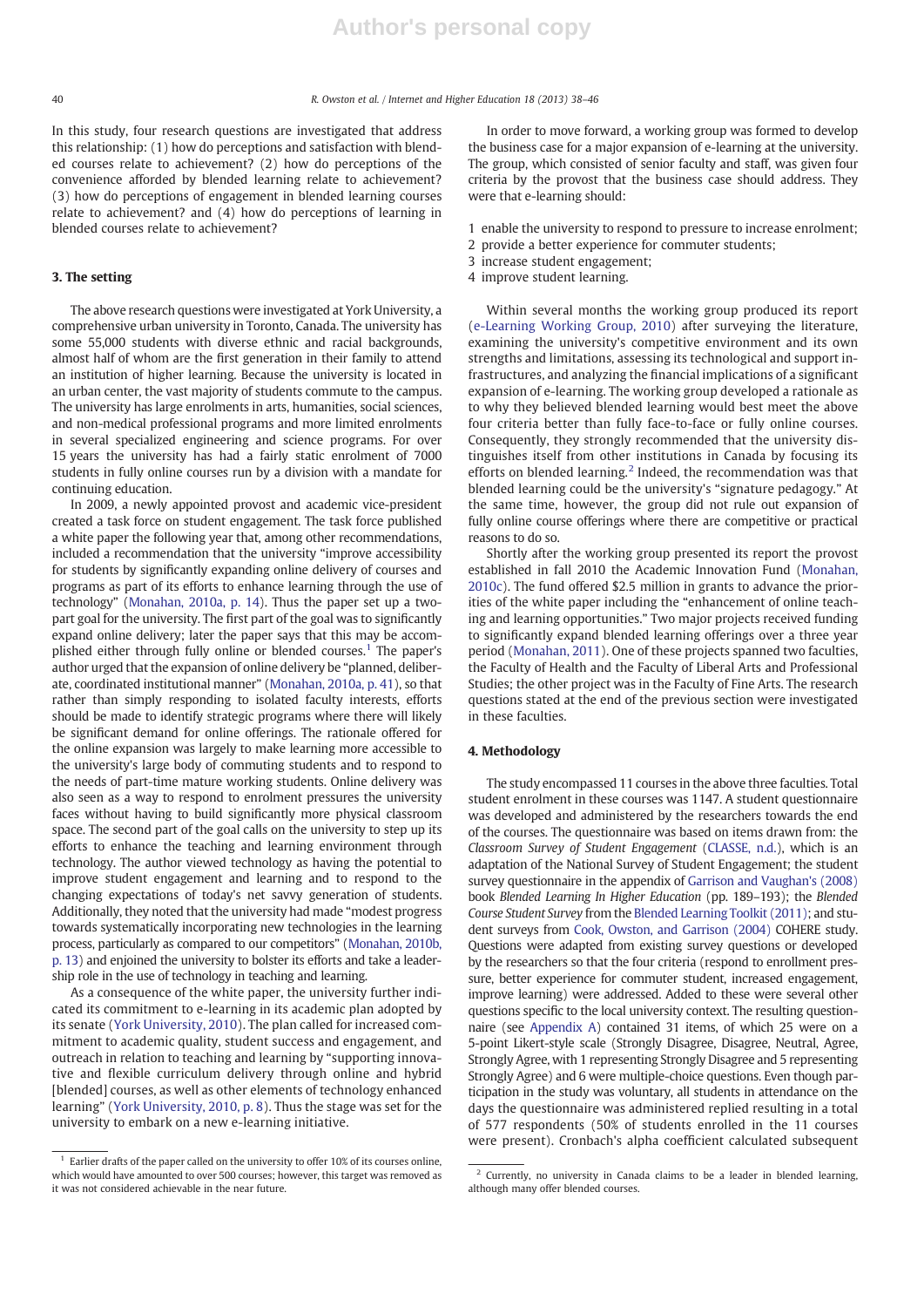to administration of the questionnaire was .908 for the 25 Likert items which suggests high reliability.

Student's final course grades and cumulative grade point averages (CGPA) were obtained from the university's official records. Grades in courses were based on a 10-point scale, with 9 representing an  $A+$ and 0 representing an F. Typically, when calculating final course grades, instructors took into account multiple choice exam scores, mid-term tests, and assignments. In this study, we use the term student grades, achievement, and academic performance as interchangeable terms.

Data were analyzed using the Statistical Package for Social Sciences (SPSS) in an analysis of covariance model (ANCOVA). Final grade was the dependent variable, questionnaire response was the independent variable, and CGPA was the covariate. Partial eta-squared was calculated to determine effect size. According to Richardson (2011), partial eta-squared values of approximately .01, .06, and .14 indicate small, medium, and large effects, respectively.

#### 5. Results

Overall, 25 of the 31 items on the questionnaire were significantly related to achievement. The ANCOVA results grouped by research question are presented next.

#### 5.1. Research question 1: How do perceptions and satisfaction with blended courses relate to achievement?

University officials were concerned about their ability to respond to pressures to increase enrolment. Their reasoning was that if blended learning frees up classroom space by moving some course activities online, they will be able to utilize that space to accommodate additional courses and students. A pre-condition for increasing enrolment via the blended model was that students needed to be at least as satisfied, if not more satisfied, with their blended course compared with traditional lecture only courses that they have taken. Hence five questions were asked that related to the university's ability to respond to enrolment pressures. Three items dealt with student preferences and satisfaction with their blended course, one was about support and the other dealt with cost. All three items relating to preferences and satisfaction were significantly related to achievement, while the other two were not. Shown in Table 1 for two of the significant relationships are the frequency response means, the estimated marginal means for course grades (after adjustment for CGPA) for the highest and lowest Likert scale response categories, F statistic with degrees of freedom, probability, and partial eta-squared  $(\eta^2)$ as a measure of effect size. From the table it can be seen that partial eta-squared was of medium size for both questions ( $\eta^2$  = .102, .066).

The third questionnaire item where a significant relationship was found asked participants to choose their preferred course format. Responses were 35.2%, 48.6%, and 16.3% for fully face-to-face, blended, and fully online formats respectively  $(N=449)$ . The highest mean grade (6.28) was for the blended format, while the lowest (5.30) was for face-to-face [F (2, 443 = 17.52, p = .000,  $\eta^2$  = .073)]. Again the effect size was medium.

In sum, for research question 1, the results suggest that the highest achievers were most satisfied with their blended course, would take one again, and preferred the blended format over fully face-to-face or online. The lowest achievers were the least satisfied, were least likely to want to take another blended course, and preferred face-to-face instruction.

#### 5.2. Research question 2: How do perceptions of the convenience afforded by blended learning relate to achievement?

Because the university has a large student commuter population and that a sizable proportion of full-time students are employed, the university sought to make learning more convenient and flexible to accommodate students' personal schedules. The university believed that blended learning offers the advantage of increased flexibility to students via the online portion of a course while at the same time maintaining faceto-face contact with faculty and other students, an attribute of courses that many students desire. The questionnaire contained seven items related to commuter students' university experience, of which five were significantly related to grades as shown in Table 2. In general, mean grades were highest for students who strongly agreed that blended courses were convenient, improved accessibility, reduced travel time/ expenses, and that they felt connected to other students. The fifth item about isolation had the highest mean grade for students who disagreed and lowest mean grade for those who strongly agreed. Partial eta-squared for the item that asked students directly if their course offered convenience was the only effect size that was medium ( $\eta^2$  = .067), although the item on reduced travel time and expenses was borderline medium ( $\eta^2$  = .059). The remaining three items had a small effect size that ranged from .041 to .056. Therefore, the results suggest that high achieving students found that blended learning offered convenience and reduced travel time and expenses, while the low achieving students did not.

#### 5.3. Research question 3: How do perceptions of engagement in blended learning courses relate to achievement?

The university has a broad notion of engagement that encompasses not only engagement of students in courses, but also engagement with the community and "bringing knowledge to bear on social and economic problems" (Monahan, 2010a, p. 3). The focus of the student survey, however, was only on student engagement in their courses. A total of 15 questions focused on this topic, 12 of which were Likert items and 3 were multiple choice. A significant relationship was found between student responses and grades on all but one of the Likert items. Table 3 shows that a large effect ( $\eta^2$  = .153) was found for the item asking students directly if they were engaged more in their current blended course than other face-to-face courses they had taken. For this item the highest achievers rated themselves as more engaged, while the opposite was true for the lowest achievers. Four items dealing with

#### Table 1

Relationship between student preferences, course satisfaction, and grades.

| Item                                                                   | Response mean <sup>d</sup> | Estimated marginal mean grade <sup>b</sup> |                | F (df)                         |              |              |
|------------------------------------------------------------------------|----------------------------|--------------------------------------------|----------------|--------------------------------|--------------|--------------|
|                                                                        |                            | Strongly disagree/disagree                 | Strongly agree |                                |              |              |
| I am satisfied with this course<br>I would take another blended course | 3.47<br>3.48               | 4.67 <sup>c</sup><br>5.21 <sup>d</sup>     | 6.51<br>6.41   | 12.69 (4, 448)<br>6.30(5, 447) | .000<br>.000 | .102<br>.066 |

<sup>a</sup> Based on a 5 category Likert scale where  $1=$  strongly disagree and  $5=$  strongly agree.

 $b$  Based on a 9-point grade scale where, for example, a grade of C + = 5.00, B = 6.00, B + = 7.00.

 $c$  The lowest mean grade for this item was for Strongly Disagree.

<sup>d</sup> The lowest mean grade for this item was for Disagree.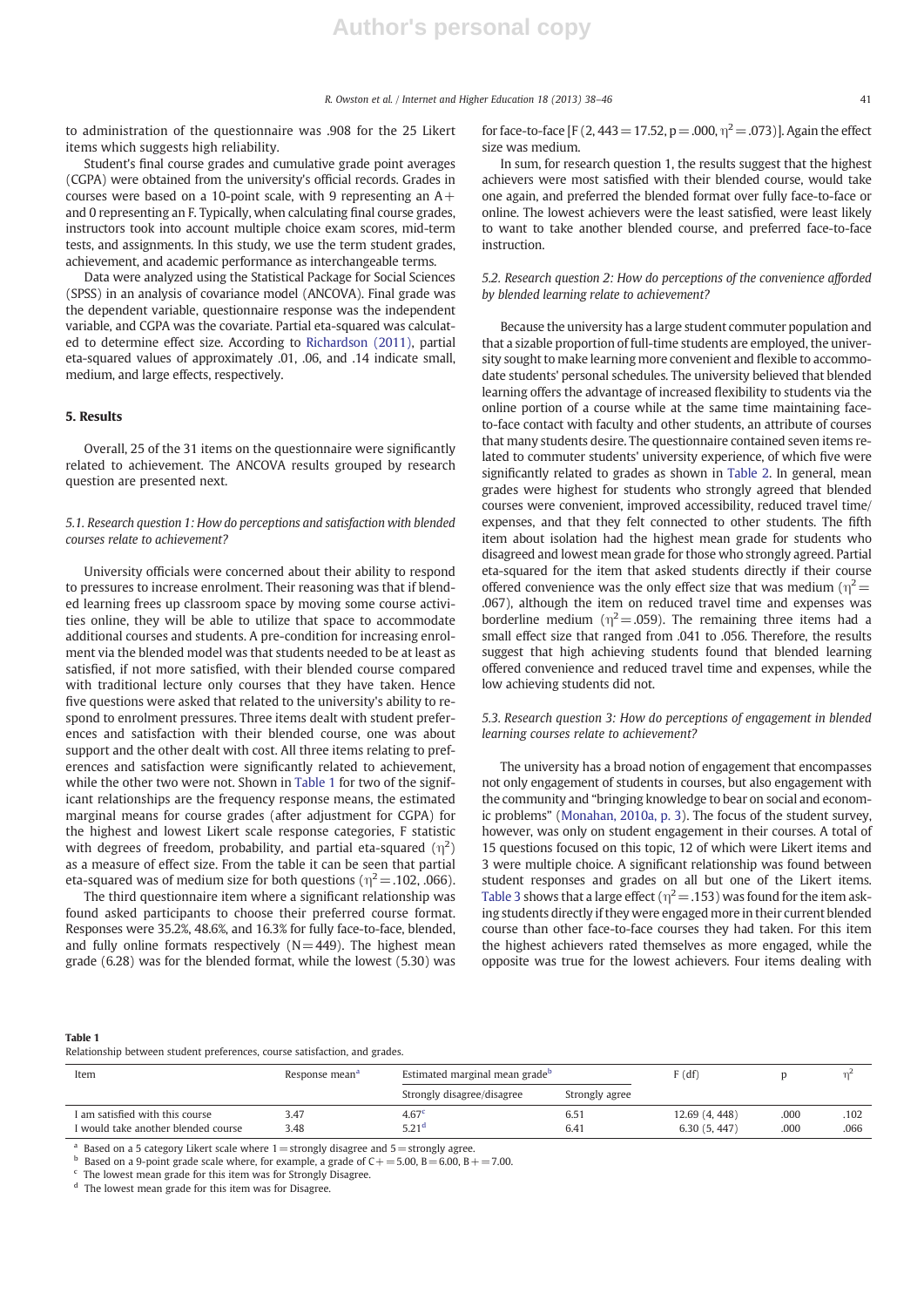#### 42 R. Owston et al. / Internet and Higher Education 18 (2013) 38–46

#### Table 2

Relationship between student perceptions of convenience and grades.

| Item                                                            | Response mean | Estimated marginal mean grade |                   | F(df)        |      | m-   |
|-----------------------------------------------------------------|---------------|-------------------------------|-------------------|--------------|------|------|
|                                                                 |               | Strongly disagree             | Strongly agree    |              |      |      |
| Course offered convenience                                      | 3.59          | 4.53                          | 6.13              | 6.37(5, 445) | .000 | .067 |
| Improved my opportunity to access and use class content         | 3.43          | 5.09                          | 6.28              | 5.36(5, 448) | .000 | .056 |
| Course allowed me to reduce my travel time and related expenses | 3.28          | 4.78                          | 6.20              | 5.56(5, 443) | .000 | .059 |
| I feel connected with other students                            | 2.58          | 5.26                          | 6.32 <sup>a</sup> | 3.80(5, 447) | .002 | .041 |
| I feel isolated during this course                              | 2.81          | 6.14 <sup>b</sup>             | 5.17              | 4.24(5, 445) | .001 | .046 |

<sup>a</sup> The highest mean grade for this item was for Agree, not Strongly Agree.

**b** The lowest mean grade for this item was for Disagree, not Strongly Disagree.

interaction during the course had medium effects: course online and face-to-face components enhancing each other ( $\eta^2$  = .083), likelihood to ask questions ( $\eta^2$  = .065), quality of interaction with other students  $(\eta^2 = .077)$ , and increased interaction with the instructor  $(\eta^2 = .082)$ . The remaining six items had only small effect sizes. In all instances of medium and small effects the highest achievers rated these items most favorably.

The remaining three questions that were significantly related to achievement were multiple-choice items which asked students their preferred mode for participating in lectures, discussions, and tutorial classes. Their choices for each mode were fully face-to-face, fully online, or a combination of both (i.e., blended). For all three modes, students with the highest grades preferred a combination of both and students with lowest grades preferred face-to-face. The relevant statistics were the following: lecture mode F  $(3, 443) = 3.92$ , p = .009,  $\eta^2$  = .026, face-to-face M = 5.57, combination of both M = 6.08; tutorial mode F (3, 444) = 5.27, p = .001,  $\eta^2$  = .034, face-to-face M = 5.54, combination of both  $M=6.25$ ; and discussion mode F (3, 440) = 6.25,  $p = .000$ ,  $\eta^2 = .041$ , face-to-face M = 5.46, combination of both M = 6.24. Effect size in all three cases was medium.

Overall, the results for this research question suggest a strong relationship (large effect) between engagement and grades with high achievers stating that they strongly agreed that they were more engaged in their blended course than other courses they had taken. Seven other items had a medium relationship and six had a weak (small effect) relationship. Only one item was not significantly related to grades, a question that asked students if they felt anxious in the course.

#### 5.4. Research question 4: How do perceptions of learning in blended courses relate to achievement?

Improved learning is the ultimate goal of blended learning. Unless students are able to learn as well in blended courses as traditional face-to-face classes, the university would be loath to embark on a blended initiative. There were no other sections of the courses running at the same time as the blended courses from which to obtain comparative achievement data, so as a proxy students were asked about how well they learned in the blended environment compared with other courses they had taken. Specifically, students were asked the extent to which their course improved their understanding of key concepts. A significant relationship was found between responses to this question and grades [F (5,  $446$ ) = 6.38, p = .000, Strongly Disagree M = 4.95, Agree M = 6.31]. Partial eta squared was .067, which indicated a medium effect. A second question asked the extent to which students were motivated to succeed. Again, a significant relationship was found, although the effect size was small with partial eta squared equal to .056  $[F (5, 441) = 5.20, p = .000, Disagree M = 4.71, Strongly Agree M =$ 6.18].

#### 6. Discussion and conclusions

Examined in this study is the relationship between student perceptions and achievement at a university that is implementing a major blended learning initiative. The university chose blended learning as a way to increase enrolment by more efficiently utilizing existing classroom space, to provide greater convenience to its commuter students, to engage students more in their courses, and to improve student learning. Four research questions related to these goals were formulated and a questionnaire was developed to assess student perceptions in each of the question areas. The questionnaire was administered to students enrolled in blended courses at the university and student final course grades and cumulative grade point averages were obtained. A surprisingly strong relationship was found between perceptions and course grades. Fully 25 of the 31 items on the questionnaire were significantly related to final grades even when the students' cumulative grade

#### Table 3

Relationship between student engagement and grades.

| Item                                                     | Response mean | Estimated marginal mean grade |                   |                |      | F(df) | D |  |
|----------------------------------------------------------|---------------|-------------------------------|-------------------|----------------|------|-------|---|--|
|                                                          |               | Strongly disagree             | Strongly agree    |                |      |       |   |  |
| I am more engaged in this course                         | 2.83          | 5.04                          | 6.85              | 15.99 (5, 444) | .000 | .153  |   |  |
| Online and face-to-face components enhanced each other   | 3.16          | 5.15                          | 6.54              | 8.07(5, 446)   | .000 | .083  |   |  |
| Moodle is well organized and easy to navigate            | 3.70          | 5.11 <sup>a</sup>             | 6.16              | 4.09(5, 448)   | .003 | .035  |   |  |
| Web resources are helpful                                | 3.55          | 4.94                          | 6.13              | 2.69(5, 446)   | .021 | .029  |   |  |
| I am likely to ask questions in this course              | 2.89          | 5.07                          | 6.29              | 6.13(5, 441)   | .000 | .065  |   |  |
| Amount of my interaction with other students increased   | 2.66          | 5.28                          | 6.29              | 4.53(5, 446)   | .000 | .048  |   |  |
| Quality of my interaction with other students better     | 2.69          | 5.17                          | 6.52 <sup>b</sup> | 7.35(5, 442)   | .000 | .077  |   |  |
| Amount of my interaction with the instructor increased   | 2.70          | 4.99                          | 6.46 <sup>b</sup> | 7.95 (5, 447)  | .000 | .082  |   |  |
| Quality of my interaction with the instructor was better | 2.86          | 5.08                          | 6.32              | 5.50 (5, 444)  | .000 | .058  |   |  |
| Lam overwhelmed with information and resources           | 2.79          | 6.50                          | 5.24              | 3.81(5, 447)   | .002 | .041  |   |  |
| I feel more anxious in this course                       | 2.64          | 6.23                          | 5.31              | 4.37(5, 445)   | .001 | .047  |   |  |

<sup>a</sup> The lowest mean grade for this item was for Disagree, not Strongly Disagree.

<sup>b</sup> The highest mean grade for this item was for Agree, not Strongly Agree.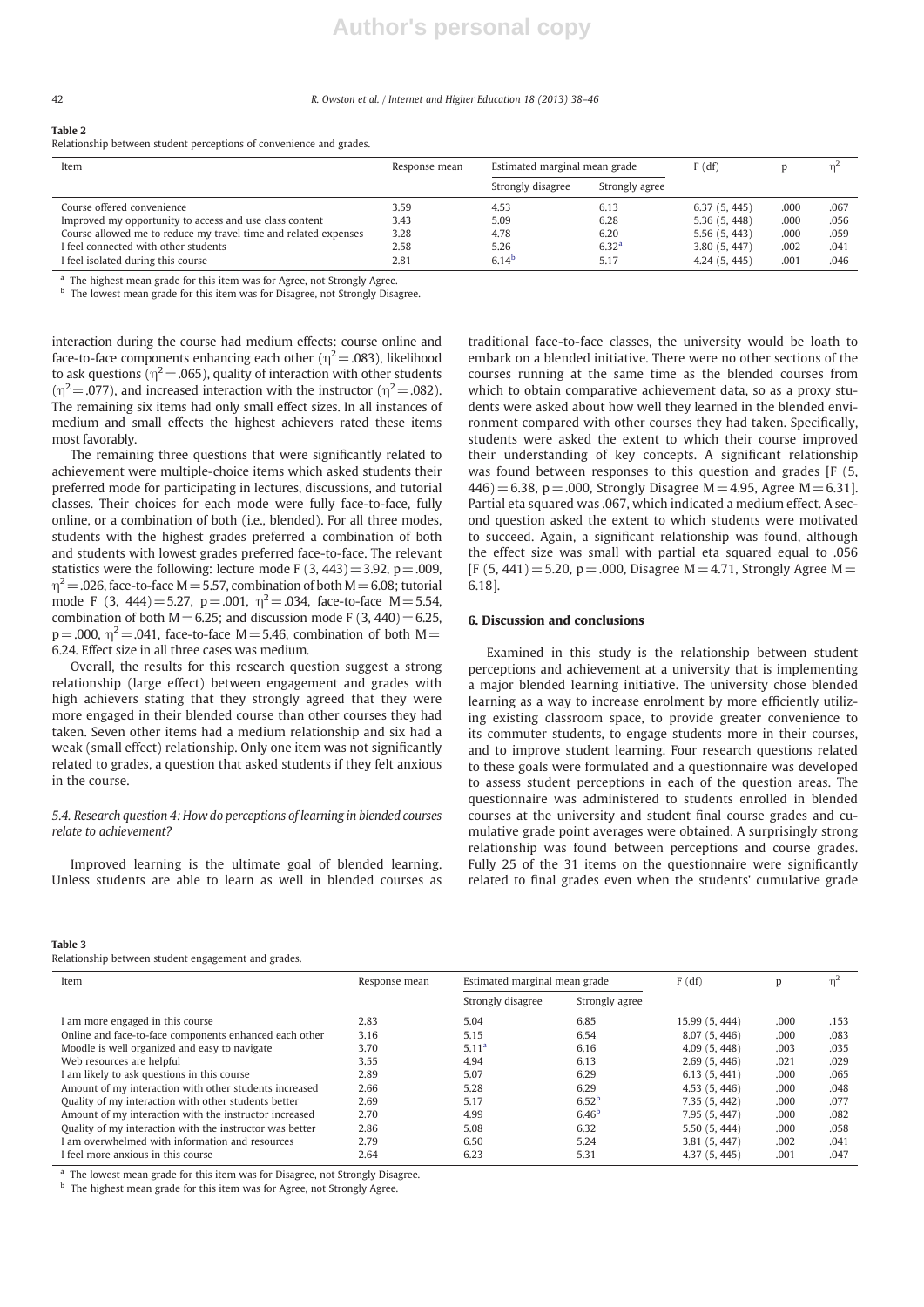point average was covaried in the analysis. The effect size for one of these relationships was strong, 13 items had medium effect sizes, and the remaining 11 had small effect sizes. The medium and strong relationships will be discussed next for each research question as they are of most interest for implementation reasons.

With respect to the first research question dealing with the relationship between satisfaction with the blended course format and achievement, our results are in alignment with the literature reporting that students show greater satisfaction in blended courses than in traditional lectures (e.g., Castle & McGuire, 2010). However, the results of this study suggest that it is the highest achievers who are most satisfied with their blended course, would take one again, and preferred the blended format over fully face-to-face or online. On the other hand, the lowest achievers were the least satisfied, were least likely to want to take another blended course, and preferred face-to-face instruction. The results are also particularly consistent with the findings in a study by Svanum and Aigner (2011), where the researchers found that students who were motivated and invested their effort in the course were more likely to succeed and to express higher satisfaction with the course: "students who did well were prone to view the course more positively; those who do less well or poorly attribute the failure to external factors including the instructor and course" (p. 676). Recent studies found that successful students are more likely to attribute their satisfaction with the course to the amount and quality of faculty's interaction and support they receive during the course (Delaney, 2008; Lo, 2010; Melton, Graf, & Chopak-Foss, 2009; Paechter, Maier, & Macher, 2010). Moreover, Lo (2010) found that students in the blended courses who were motivated and gratified with the instructor's support and course policies tended to perceive their learning outcomes higher.

Overall, results for this research question raise the issue of whether blended courses are as suitable for low achieving students as for high achievers. It may be that low achievers need the structure that comes from regular (e.g., weekly) face-to-face classes as they may not have the independent study skills that blended learning demands. At the same time one must ask the general question of whether academic subjects that are traditionally difficult for students to master are suitable for teaching using the blended format or if there are ways of organizing and designing blended courses in ways that will better scaffold these students.

The second research question pertains to the relationship between student perceptions of convenience and achievement. The results suggest that higher achieving students found that blended learning offered more convenience and reduced travel time and expenses than low achieving students. This finding is somewhat puzzling to interpret. There is some research evidence to suggest that students often enjoy flexibility in time and place and a higher degree of self-regulation. These advantages, which are usually inherent in blended or online course formats, allow students a greater ability to work around job and family responsibilities and retain their employment (Ashton & Elliott, 2007; Fleck, 2012; Poon, 2012; Smyth et al., 2012) or enable them to accelerate their learning process towards the completion of their degree (Reiss & Steffens, 2010). It could be that the convenience and flexibility of blended courses are appealing to high achieving students because the format allows them to make more efficient use of their time by engaging in academic work when they are not attending on-campus classes. On the other hand, low achievers may consider the time when they do not meet in class as simply free time and act as though the class was simply canceled.

The third research question deals with the relationship between engagement and achievement. A strong relationship was found on the question that asked students if they felt more engaged in their blended course than other traditional face-to-face courses that they had taken, with high achieving students responding that they felt more engaged than low achieving students. Other questions related to engagement showed a similar pattern; however, the effect size was medium. High achievers also favored the blended mode for lectures, tutorials, and discussions. A possible reason why high achievers felt more engaged with blended learning is that they participated fully in online activities as well as face-to-face classes, whereas low achievers may not have. While there is no direct evidence of this, anecdotally the researchers were told by instructors that some students did not participate in online activities even though a percentage of their final grade was based on their online work. Furthermore, the literature suggests that students taking blended courses tend to perceive a significantly higher quality of learning, compared with a face-to-face format (Melton et al., 2009). Possible factors contributing to such perceptions could be increased participation in discussions, particularly in small groups, and intense interaction with the instructor and their peers (Melton et al., 2009; Pollock, Hamann, & Wilson, 2011). Artino and Stephens (2009) found that students who were highly engaged in course activities and showed interest in the subject matter tended to achieve higher grades, compared with students who were frustrated with the course (e.g., felt bored or overwhelmed).

Results for the final research question investigating perceptions of learning and achievement suggested that high achievers believed that they improved their understanding of course key concepts better in their blended course than in other traditional face-to-face courses they have taken. The literature comparing achievement in blended learning courses versus traditional courses suggests that overall students achieve modestly higher in blended courses (e.g., Dziuban et al., 2006; U.S. Department of Education, 2010). It may be that some of the higher overall achievement in blended course may be accounted for by the higher achieving students thriving in this environment. Further research is needed to analyze the findings of comparative studies by including cumulative grade point average as a mediator variable. Again, as suggested above in research question one, this finding raises the question of whether low achieving students are able to succeed as well in blended courses as in traditional face-to-face courses.

The overall conclusion of this study is that high achievers are very satisfied with the blended format, find blended learning to be convenient and flexible, are very engaged in their studies, and appear to learn key concepts better. Thus the evidence suggests that the university will be able to meet its four-pronged goal of scaling up blended learning with this cohort of students. What is problematic – and raises a caveat – is that lower achievers may not be able to function in this learning environment as well. An implication of this for university implementation planers is that, as they scale up blended learning, they may want to consider offering students a choice of whether to enroll in blended or fully face-to-face course sections where feasible, especially in subject areas that students find difficult. Another option may be to provide instructors with assistance in designing blended courses in ways that will better address the needs of low achievers.

This conclusion, however, is tempered by several limitations of this study. The data on student perception, achievement, and cumulative grade point average were collapsed across a variety of subject areas. These included courses in business, health, humanities, and fine arts. Grading standards and expectations are undoubtedly different across the departments offering these courses as were the teaching styles of the instructors. Class sizes also varied significantly from a low of 21 students to a high of 304 students. Furthermore, it was not clear whether students were fully aware of their instructors' expectations for course interaction and participation which may have affected responses to some questionnaire items. Any or all of these factors may have influenced students' perceptions of their blended learning experience.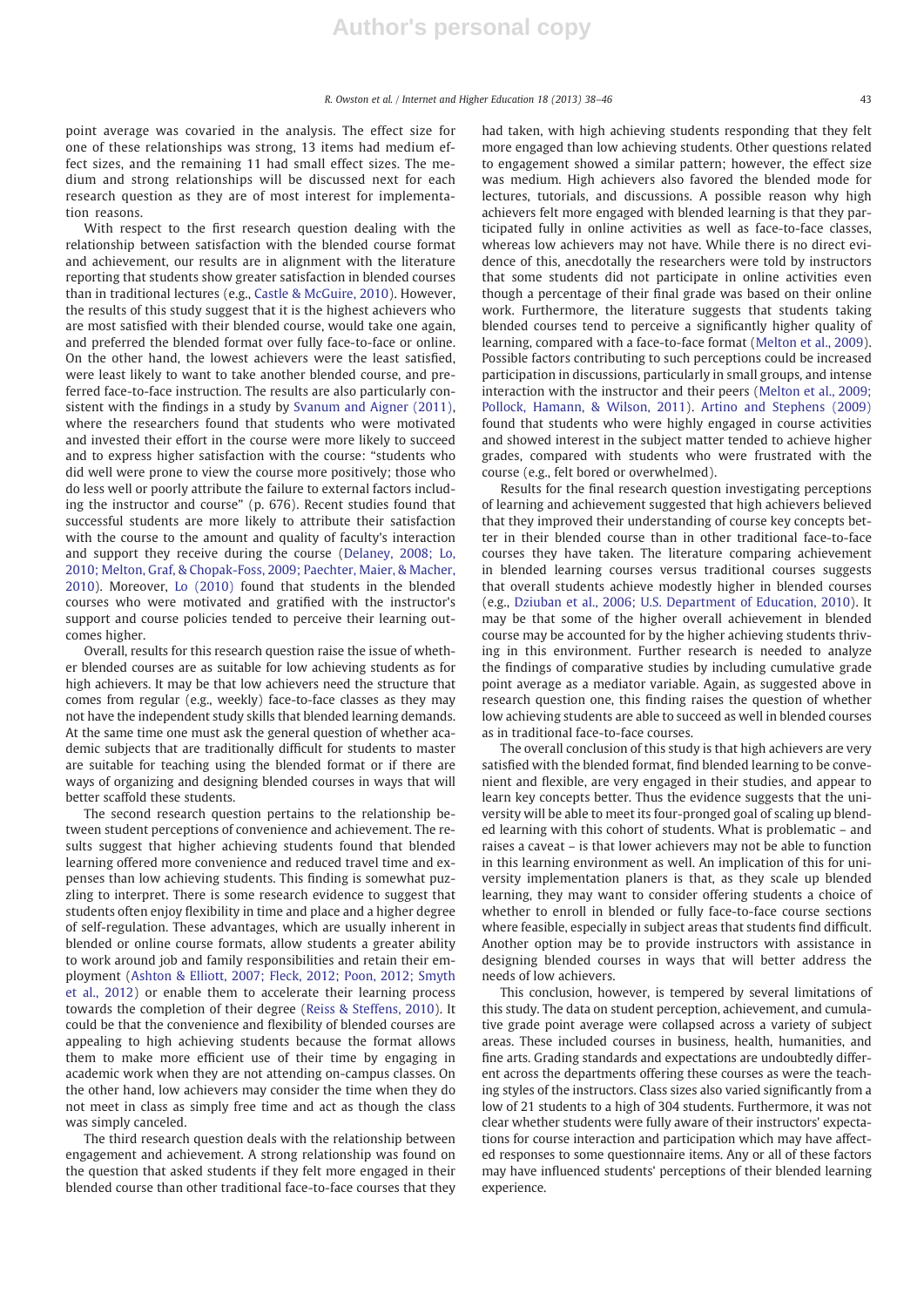# **Author's personal copy**

### 44 R. Owston et al. / Internet and Higher Education 18 (2013) 38–46

## Appendix A. Blended learning survey for students

#### Table A1 ×

| How much do you agree or disagree with the following statements:                                                                                                                 | Strongly<br>Agree | Agree | Neutral | Disagree    | Strongly<br>Disagree | $\mathbb{N}/\mathbb{A}$ |
|----------------------------------------------------------------------------------------------------------------------------------------------------------------------------------|-------------------|-------|---------|-------------|----------------------|-------------------------|
| 1. Overall, I am satisfied with this course.                                                                                                                                     | А                 | B     | C       | D           | E                    | F                       |
| 2. Given the opportunity I would take another course in the future that has both online and face-to-face<br>components.                                                          | A                 | B     | C       | D           | E                    | F                       |
| 3. This course experience has improved my opportunity to access and use the class content.                                                                                       | A                 | B     | C       | D           | E                    | F                       |
| 4. The online and face-to-face course components of this course enhanced each other.                                                                                             | A                 | B     | C       | D           | E                    | F                       |
| 5. The course Moodle site is well organized and easy to navigate.                                                                                                                | Α                 | B     | C       | D           | E                    | F                       |
| 6. The web resources in this course are helpful.                                                                                                                                 | Α                 | B     | C       | D           | E                    | F                       |
| 7. When I encounter a problem with the use of the technologies in this course, the York technical support<br>service helped me with my problem in a timely and effective manner. | А                 | B     | C       | D           | E                    | F                       |
| Compared to typical face-to-face courses I have taken                                                                                                                            | Strongly<br>Agree | Agree | Neutral | Disagree    | Strongly<br>Disagree | $_{\rm N/A}$            |
| 8. this course offered the convenience of not having to come to campus as often.                                                                                                 | Α                 | B     | C       | D           | E                    | F                       |
| 9. this course allowed me to reduce my total travel time each week and related expenses.                                                                                         | A                 | B     | C       | D           | E                    | F                       |
| 10.  I am more engaged in this course.                                                                                                                                           | Α                 | B     | C       | D           | E                    | F                       |
| 11.  I am likely to ask questions in this course.                                                                                                                                | A                 | B     | C       | D           | E                    | F                       |
| 12.  I feel that the amount of my interaction with other students in this course increased.                                                                                      | A                 | B     | C       | D           | E                    | F                       |
| 13.  I feel that the quality of my interaction with other students in this course was better.                                                                                    | Α                 | B     | C       | D           | E                    | F                       |
| 14.  I feel connected with other students in this course.                                                                                                                        | A                 | B     | C       | D           | E                    | F                       |
| 15.  I feel isolated during this course.                                                                                                                                         | Α                 | B     | C       | D           | E                    | F                       |
| 16.  I feel that the amount of my interaction with the instruction this course increased.                                                                                        | A                 | B     | C       | D           | E                    | F                       |
| 17.  I feel that the quality of my interaction with the instruction this course was better.                                                                                      | A                 | B     | C       | D           | E                    | F                       |
| 18.  I am overwhelmed with information and resources in this course.                                                                                                             | Α                 | B     | C       | D           | E                    | F                       |
| 19.  I have trouble using the technologies in this course.                                                                                                                       | Α                 | B     | C       | D           | E                    | F                       |
| 20.  I feel more anxious in this course.                                                                                                                                         | Α                 | B     | C       | D           | E                    | F                       |
| 21. this course required more time and effort.                                                                                                                                   | Α                 | B     | C       | D           | E                    | F                       |
| 22. this course has improved my understanding of key concepts.                                                                                                                   | Α                 | B     | C       | $\mathbb D$ | E                    | F                       |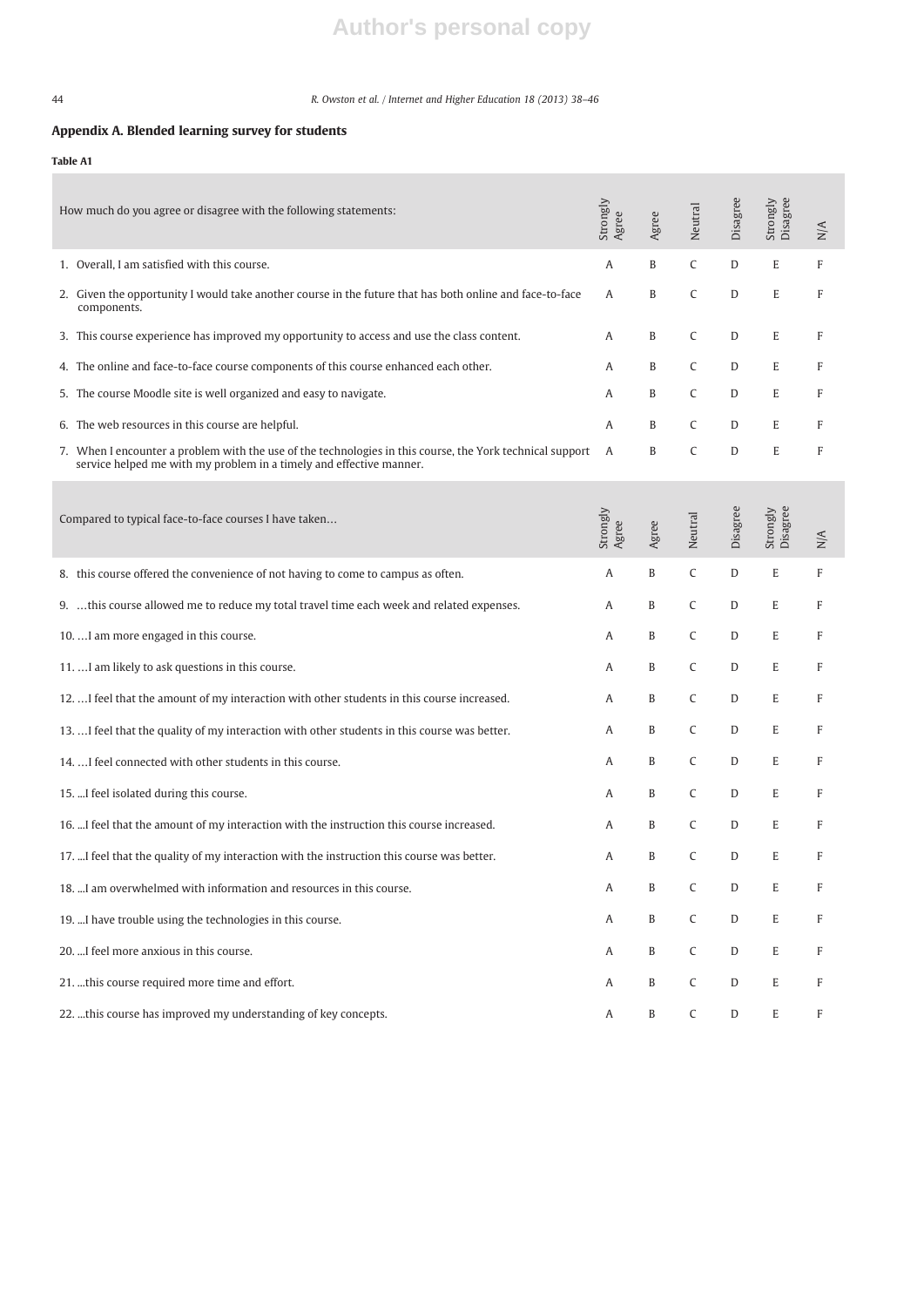# **Author's personal copy**

#### R. Owston et al. / Internet and Higher Education 18 (2013) 38–46 45

Course Format Preferences Table A1 (continued)

23. If the same course is being offered in different formats, which course format would you prefer?

- A. Entirely face-to-face course format
- B. Blended course format (meaning some face-to-face activities are replaced with online activities)
- C. Entirely online course format (with no face-to-face class time)
- 24. If you had a choice between attending lectures face-to-face or accessing lectures online which would you choose?
	- A. Attending lectures face-to-face
	- B. Accessing online downloadable videos of lectures
	- C. A combination of both
- 25. If you had a choice between attending tutorials face-to-face or participating in tutorials online which would you choose? A. Attending tutorials face-to-face
	- B. Participating in tutorials online
	- C. A combination of both

26. If you had a choice between participation in classroom discussion or online discussion which would you choose?

- A. Class discussion
	- B. Online discussion
	- C. A combination of both

| How much you agree or disagree with the following statements:                                                                                 |  |                | Strongly<br>Agree<br>Agree<br>Neutral<br>Disagree<br>Disagree<br>Strongly<br>Disagree |  |
|-----------------------------------------------------------------------------------------------------------------------------------------------|--|----------------|---------------------------------------------------------------------------------------|--|
| 27. Video recordings of the course lectures that I could download for my personal use would A B C<br>be worth an extra \$15 course fee to me. |  | $\overline{D}$ | E F                                                                                   |  |
| 28. I have strong time management skills.                                                                                                     |  |                | A B C D E F                                                                           |  |
| 29. I am motivated to succeed.                                                                                                                |  |                | E                                                                                     |  |

#### Additional Information

30. How many hours a week on average are you employed?

- A. I'm not working
- B. 1-9 hours
- C. 10-19 D. 20-29
- E. 30-39
- F. 40+

31. What is your current overall GPA?

- A. A/A+ (8.0-9.0)
- B. B/B+ (6.0-7.9)
- C.  $C/C+(4.0-5.9)$
- D. D+ and less (less than 3.9)

Please share any additional comments or suggestions about this course.

Thank You!

\_\_\_\_\_\_\_\_\_\_\_\_\_\_\_\_\_\_\_\_\_\_\_\_\_\_\_\_\_\_\_\_\_\_\_\_\_\_\_\_\_\_\_\_\_\_\_\_\_\_\_\_\_\_\_\_\_\_\_\_\_\_\_\_\_\_\_\_\_\_\_\_\_\_\_\_\_\_\_\_\_\_\_\_\_\_\_\_\_\_\_\_\_\_\_\_\_\_\_\_\_\_\_\_\_\_\_\_ \_\_\_\_\_\_\_\_\_\_\_\_\_\_\_\_\_\_\_\_\_\_\_\_\_\_\_\_\_\_\_\_\_\_\_\_\_\_\_\_\_\_\_\_\_\_\_\_\_\_\_\_\_\_\_\_\_\_\_\_\_\_\_\_\_\_\_\_\_\_\_\_\_\_\_\_\_\_\_\_\_\_\_\_\_\_\_\_\_\_\_\_\_\_\_\_\_\_\_\_\_\_\_\_\_\_\_\_ \_\_\_\_\_\_\_\_\_ \_\_\_\_\_\_\_\_\_\_\_\_\_\_\_\_\_\_\_\_\_\_\_\_\_\_\_\_\_\_\_\_\_\_\_\_\_\_\_\_\_\_\_\_\_\_\_\_\_\_\_\_\_\_\_\_\_\_\_\_\_\_\_\_\_\_\_\_\_\_\_\_\_\_\_\_\_\_\_\_\_\_\_\_\_\_\_\_\_\_\_\_\_\_\_\_\_\_\_ \_\_\_\_\_\_\_\_\_\_\_\_\_\_\_\_\_\_\_\_\_\_\_\_\_\_\_\_\_\_\_\_\_\_\_\_\_\_\_\_\_\_\_\_\_\_\_\_\_\_\_\_\_\_\_\_\_\_\_\_\_\_\_\_\_\_\_\_\_\_\_\_\_\_\_\_\_\_\_\_\_\_\_\_\_\_\_\_\_\_\_\_\_\_\_\_\_\_\_\_\_\_\_\_\_\_\_\_ \_\_\_\_\_\_\_\_\_\_\_\_\_\_\_\_\_\_\_\_\_\_\_\_\_\_\_\_\_\_\_\_\_\_\_\_\_\_\_\_\_\_\_\_\_\_\_\_ \_\_\_\_\_\_\_\_\_\_\_\_\_\_\_\_\_\_\_\_\_\_\_\_\_\_\_\_\_\_\_\_\_\_\_\_\_\_\_\_\_\_\_\_\_\_\_\_\_\_\_\_\_\_\_\_\_\_\_